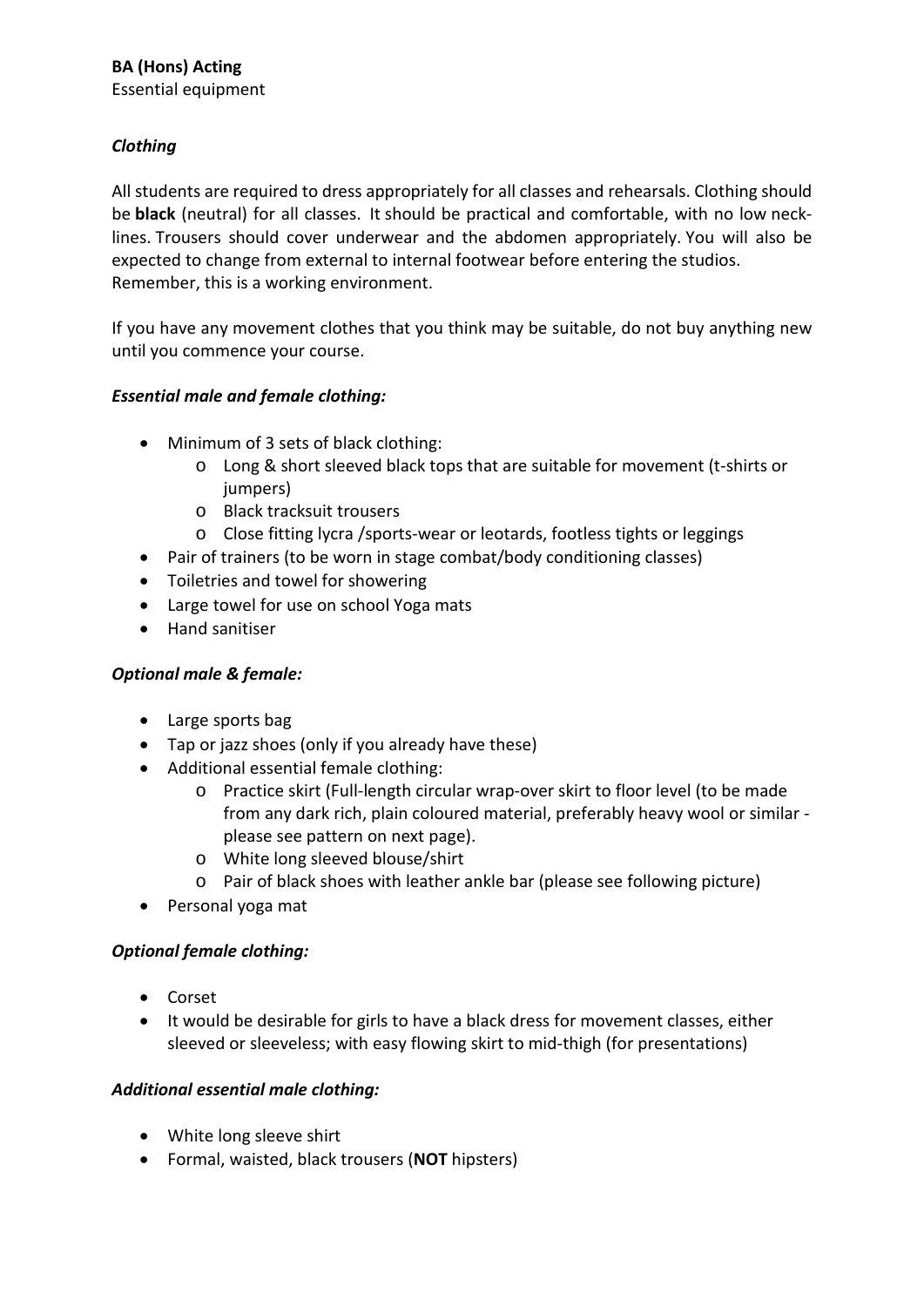## **BA (Hons) Acting**

Essential equipment

- Pair of formal gentleman's black shoes (hard soled **NOT** rubber *see picture example*)
- **Compulsory:** dance belt or jock strap **must be worn in all movement sessions.**
- Large towel for use on school yoga mats
- Hand sanitiser

#### *Optional male clothing:*

- Waistcoat desirable but not essential
- Formal jacket preferably black but grey/blue is fine
- Personal yoga Mat

The Birmingham School of Acting operates a strict dress code which includes:

- The removal of all body piercings and jewellery before classes
- The removal of heavy make-up
- Inappropriate clothing such as jeans, scarves, hats and belts must not be worn in classes.

Clothing should have your name clearly marked and be kept clean and well maintained. Should you be required to wear a wedding ring in production, it is your responsibility to purchase this. It can be obtained from 'the Costume Shop', at a cost of approximately £2. Not having the correct clothing or your equipment, for the start of term, may seriously impede your learning in certain classes.

If you have more than one strenuous/physical class in the day, you will need to shower and change your clothing.  Shower facilities are available within the School.

#### *Wrap-Over Skirt Pattern (Medium)*